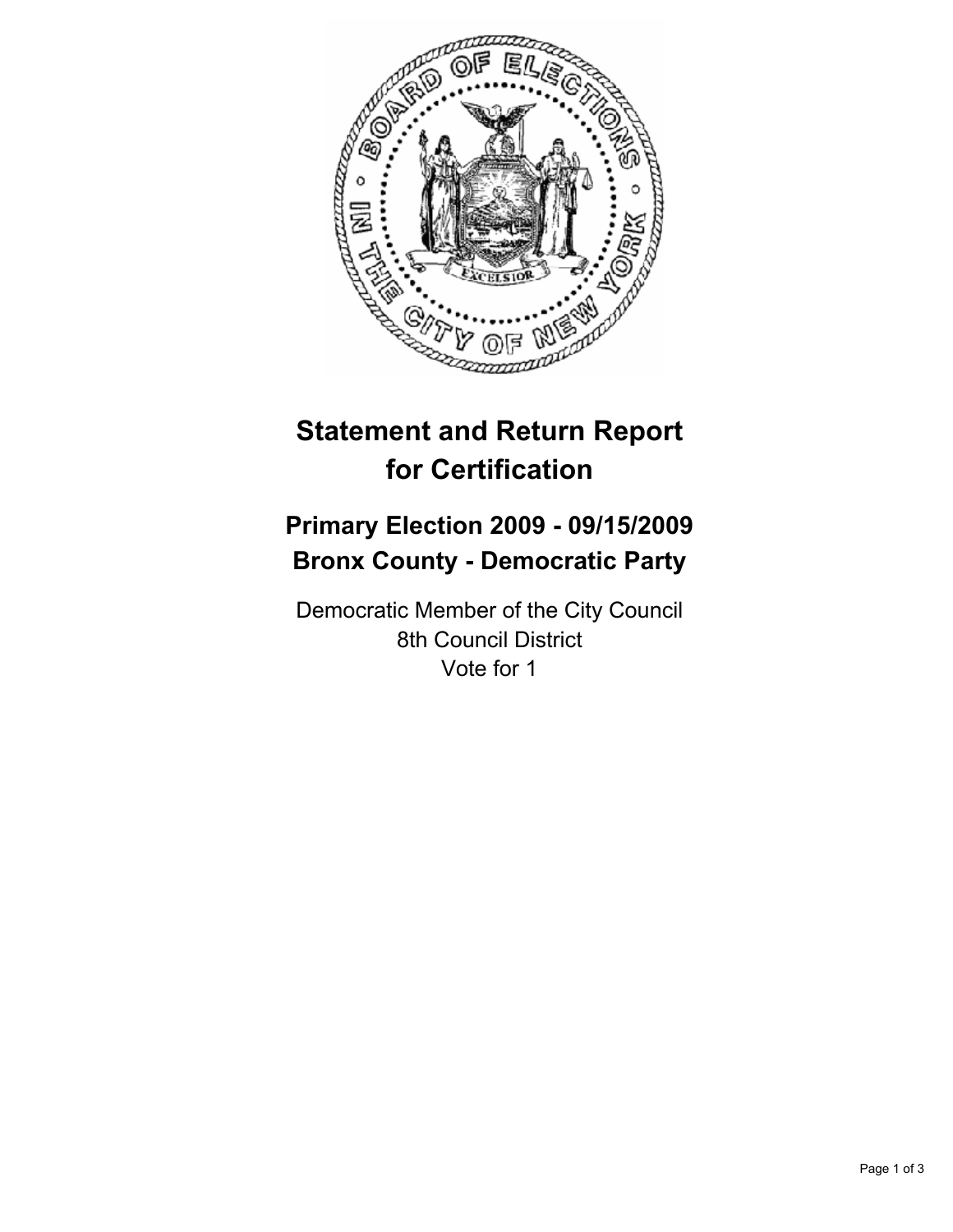

## **Assembly District 84**

| <b>EMERGENCY</b>      | 2   |
|-----------------------|-----|
| ABSENTEE/MILITARY     | 2   |
| AFFIDAVIT             | 5   |
| <b>GWEN GOODWIN</b>   | 35  |
| MELISSA MARK-VIVERITO | 344 |
| ROBERT J RODRIGUEZ    | 331 |
| THOMAS D SANTIAGO     | 37  |
| CALVIN C SOLOMON      | 46  |
| <b>Total Votes</b>    | 793 |